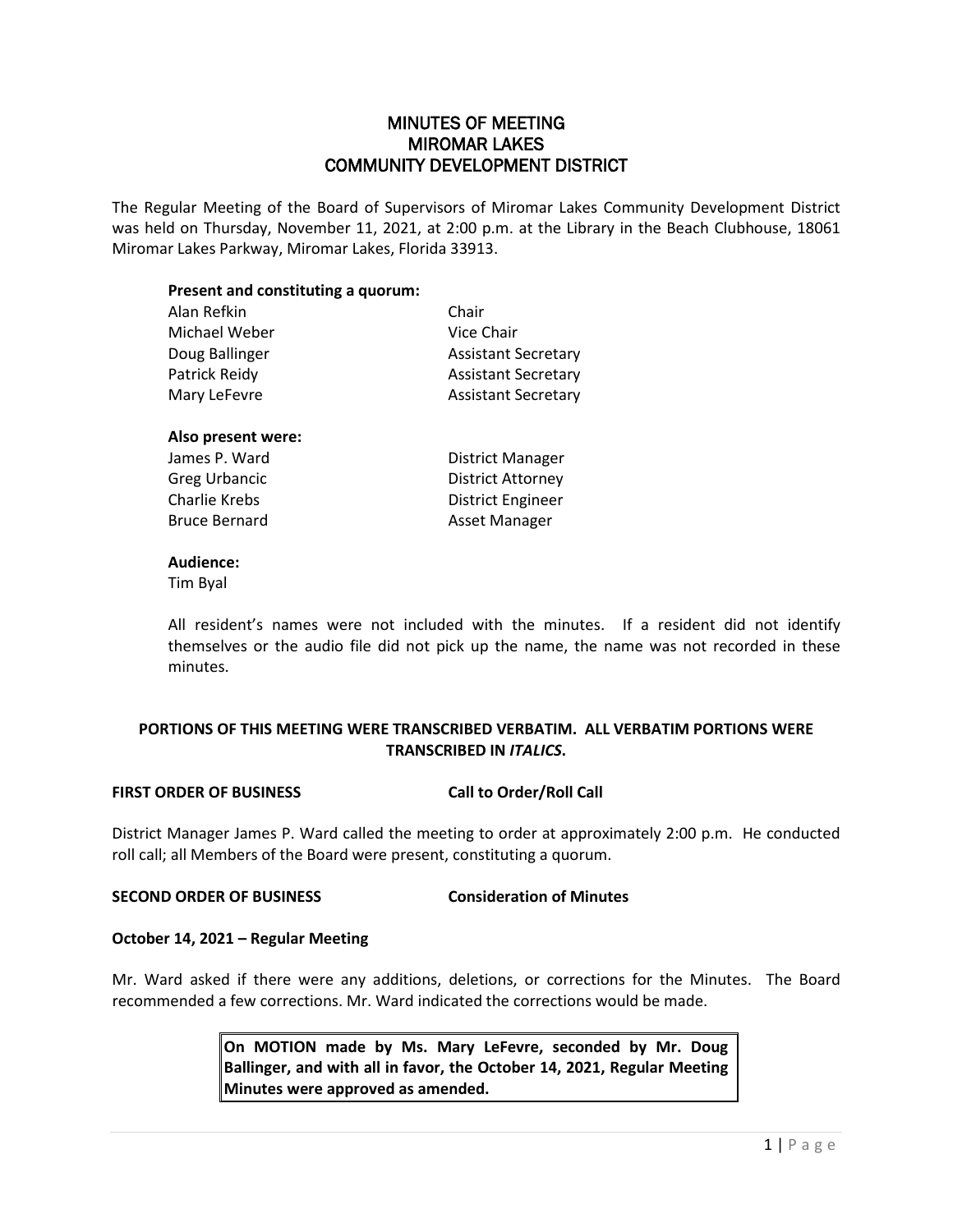#### **THIRD ORDER OF BUSINESS Consideration of Resolution 2022-2**

# **Consideration of Resolution 2022-2, a resolution of the Board of Supervisors of the Miromar Lakes Community Development District adopting the 2021-22 reserve study prepared by Dreux Isaac & Associates Inc**

Mr. Ward indicated Dreux Isaac & Associates intended to be present today; however, could not make it. He stated he would attempt to review the reserve study. He explained Dreux Isaac did a site inspection over the summer, reviewed the District's assets which included miscellaneous site improvements, aerators, fountains, lake embankments, the stormwater system, irrigation systems, and landscaping. He explained the purpose of the study was to determine renewal and replacement costs related to the assets over the next 30 years. He indicated the renewal and replacement costs were what the District would need in terms of money in the bank over the next 30 years to be able to replace assets or repair assets as necessary. He reported two methods were utilized to do the analysis. He stated the first method was called straight line reserve funding which took the overall cost and divided it by the number of years. He stated the other method was called pooled cash which took the overall cost and allocated amounts according to when the asset would need some kind of renewal or replacement to occur. He noted it also took into consideration interest and inflation. He stated the straight-line method required a lot of cash on a yearly basis in order to fund it; the pooled cash was the more standard method and more accurate in matching cash requirements to meet the needs of the District. He stated he felt Dreux Isaac did an excellent job estimating the costs. He noted the District Engineer and Asset Manager did an excellent job providing information to Dreux Isaac. He stated at the end of the day, under the pooled cash concept, beginning next year, the District would need to fund roughly \$200,000 dollars per year which was approximately \$205,000 dollars when you added in the fees for putting this on the tax bill, which equated to \$122 dollars per unit per year beginning in fiscal year 2023. He noted the number would actually be a little less as the District had approximately \$50,000 dollars saved for this purpose. He asked if there were any questions.

Mr. Refkin asked did they take into account any new assests.

Mr. Ward responded in the negative; this study was for existing assets only. He noted this study should be updated regularly and Dreux Isaac offered a very substantive price break on keeping this study updated annually; however, this would be discussed in the 2023 budget.

Ms. LeFevre asked a question about levying assets per unit.

Mr. Ward explained the District levied assessments based upon 1,675 units within the District which included undeveloped land which did not have a water management system on it yet. He explained as the asset base increased, and the units came online with the water management system the numbers would change going forward. He indicated the 1,675 units included on roll and off roll units.

Mr. Weber asked how the older assets were calculated into the study.

Mr. Ward stated he believed Dreux Isaac used the value of the existing assets on a going forward basis, based upon a replacement cost number which was provided by either Mr. Bernard's assistants or their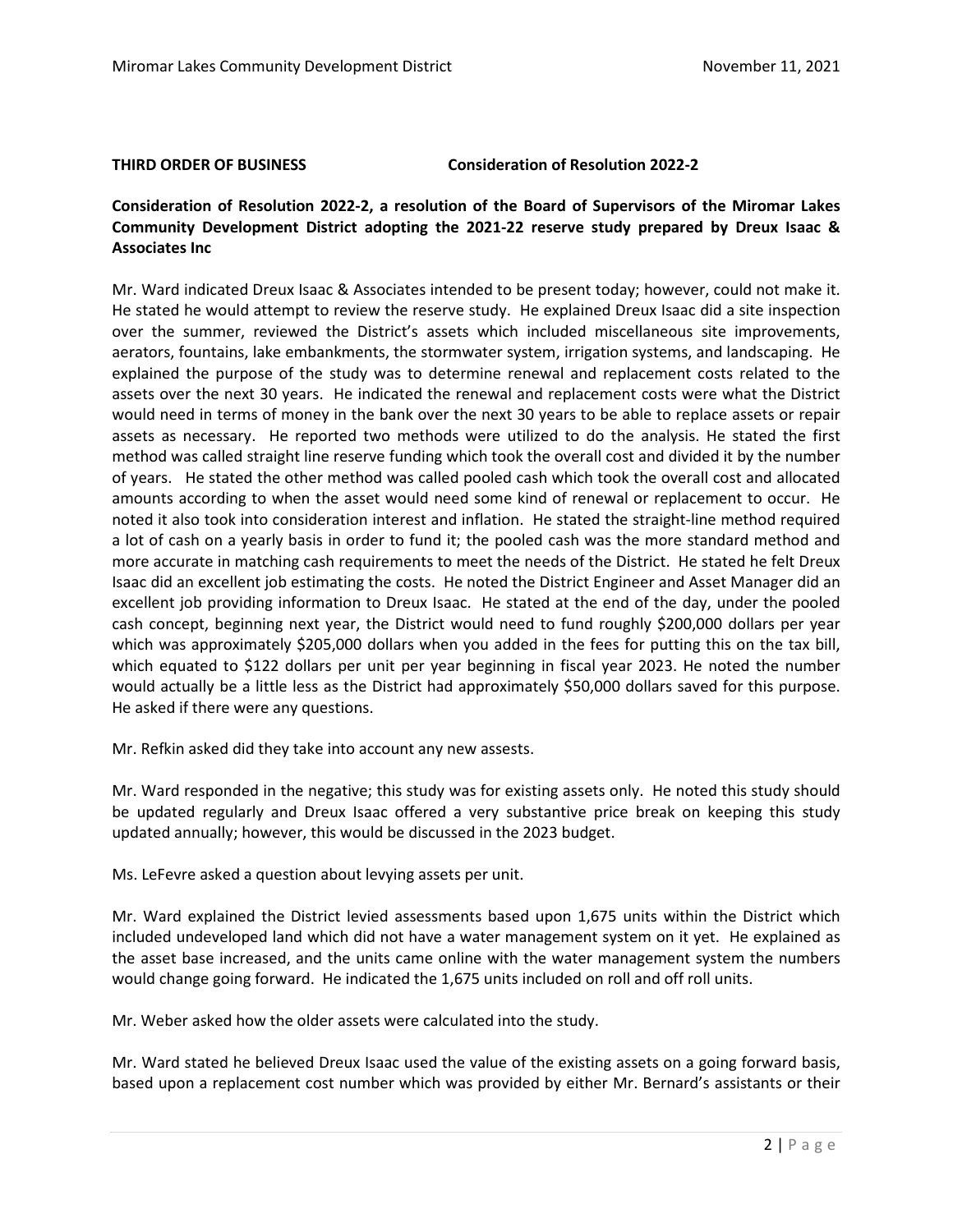assistants. He explained it was based on the useful life of the asset over the 30 year reserve period and based on when Dreux Isaac believed some renewal or replacement would be required.

Mr. Weber explained on page 2.2-7, on the straight line number, there were categories which showed useful life and the highest number was 20 years. He noted the first year of the reserve was projected at approximately \$200,000 dollars, the second year it was projected at approximately \$400,000 dollars per year and remained at \$400,000 dollars per year for many years; however, money would also be spent annually. He discussed the study's estimated expenditures including \$54,000 dollars for the aerator pump in 2021 and \$453,000 dollars for stormwater system piping in 2022/2023. He asked if the District would be spending \$453,000 dollars on stormwater system piping in 2022/2023.

Mr. Bernard responded in the negative. He stated he believed the storm drainage piping allowance for \$453,000 dollars was a number which could be in held reserve in case there was a major break in one of the lines.

Mr. Weber asked if someone from Dreux Isaac sat down with Mr. Bernard or Mr. Krebs to review the proposed renewal/replacement schedule. He indicated he understood Dreux Isaac was projecting what it thought might happen; however, realistically after 20 years was this really going to be the case.

Mr. Bernard responded it could happen as it was planned out. He stated a thorough examination of the stormwater system had never been performed to determine how the stormwater system stood. He noted while annual drainage basin cleaning was performed, the lines had never been televised to see which pipes were deteriorating.

Mr. Weber stated he felt some of the items in the District's capital improvement plan should match some of the items in the reserve study plan. He asked if Mr. Bernard felt in the next two years the District would be spending \$600,000 dollars in stormwater improvements as indicated in the reserve study plan. He stated if this was the case, so be it. He noted the purpose of the schedule on page 2-9 was if the annual contributions were collected every year, then the District would have enough money to cover the costs listed. He noted every ten years a storm event was anticipated. He stated basically for ten years the annual contribution was approximately \$400,000 dollars. He noted he wanted to be as realistic as possible. He stated if the District was going to run into a half of a million dollars in costs in a year it was important to know this. He stated there was also a landscaping plan which had separate costs.

Mr. Bernard noted the stormwater system was like any other system, it would have breaks and leaks, but \$600,000 dollars was enough to cover the replacement of several collapsed pipes. He stated the next step he would like to take with the stormwater system would be to televise all the piping to determine the piping's condition.

Mr. Ballinger asked how much televising the piping would cost.

Mr. Bernard responded \$30,000 to \$50,000 dollars. He noted anything which was constructed in the last five years would not need to be televised. He stated once the pipes were televised, he would know how much money would be needed and how accurate the reserve study plan was. He discussed the type of maintenance which could be done once the pipes were televised; televising the pipes would extend the life of the system and reduce long term costs. He noted storm events would cause minimal damage to the drainage system.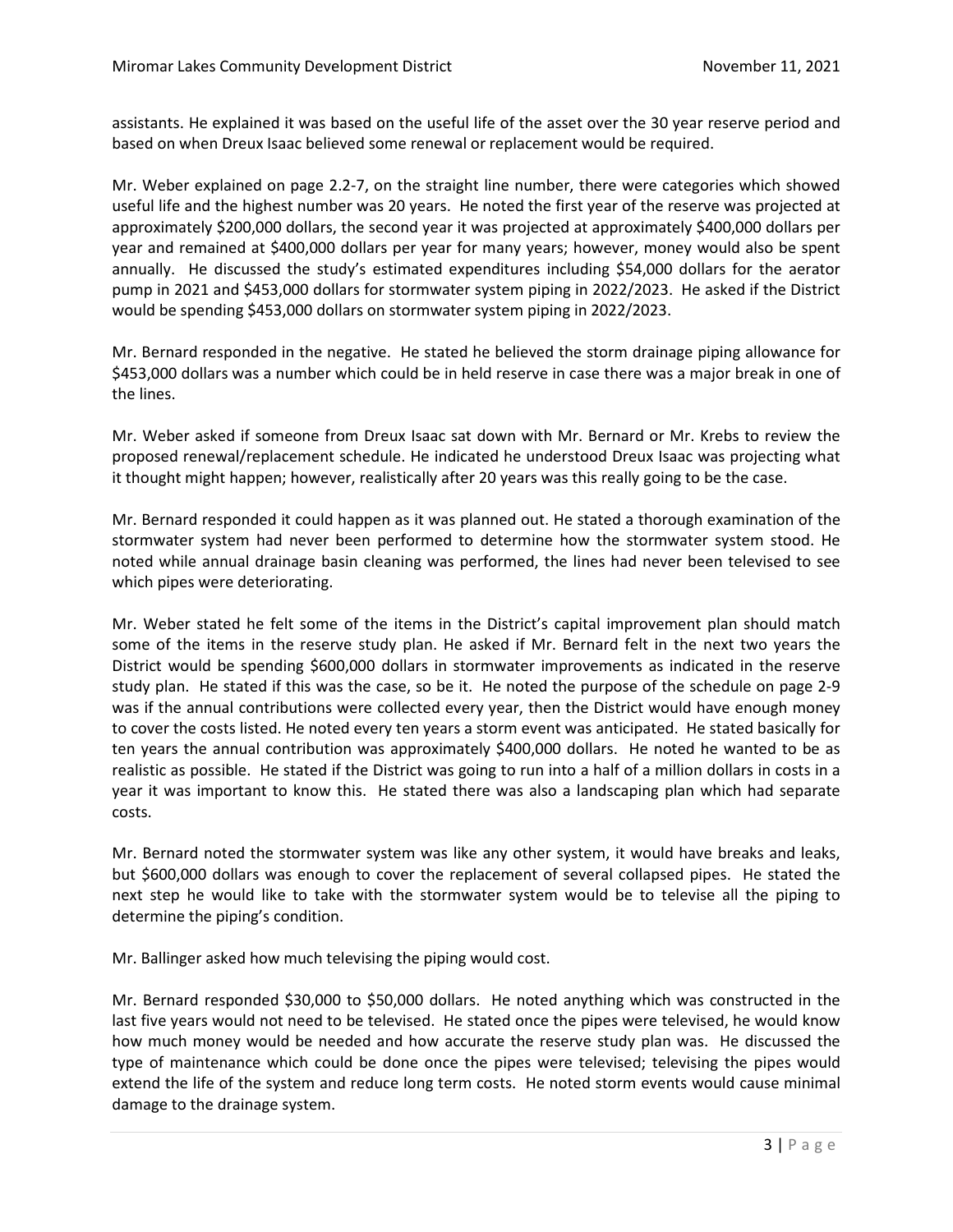Mr. Weber stated he wondered how realistic the bigger ticket items were in this reserve plan. He stated it was good to see the storm event numbers included in the plan. He noted building up a reserve account to cover storm damage was important.

Mr. Ballinger stated televising the pipes would zero in on any problems within the system and would be cost saving. He indicated this made more sense than adding \$400,000 dollars each year to the reserve fund.

Mr. Reidy indicated he appreciated the report as it opened his eyes to potential costs. He noted the reserve report provided an opportunity to prioritize expenditures. He commented there was still the landscaping numbers to discuss.

Mr. Weber stated while it would be easy to determine what the events/expenditures might be during the first five years; after the first five years it became rather tricky. He noted the document identified all District assets and while the timing of the expenditures might be off, the cost was there. He stated at the end of the day the District would most likely spend the indicated money over the next 30 years as repairs and replacements were required, just not necessarily according to the reserve study schedule.

Mr. Ward noted the straight line funding mechanism was unrealistic; however, the pooled cash funding was a consistent funding of \$200,000 dollars per year.

Mr. Weber stated this was incorrect; it was a consistent funding of \$400,000 dollars per year. He noted only the first year was funded at \$200,000 dollars. He agreed the funding was relatively consistent at \$400,000 dollars per year.

Mr. Ward stated he felt the bottom line was the Board could pick a number it was comfortable with, be it \$200,000 or \$300,000 dollars or another amount, and work that number into the budget. He noted the full \$550,000 dollars was probably needlessly high.

Discussion ensued regarding the amount to work into the budget.

Mr. Reidy noted the stormwater system was approximately \$400,000 dollars per year over the 30 year period, landscaping was \$500,000 to \$650,000 dollars per year over the 30 year period, together this was \$900,000 dollars to \$1 million dollars. He noted with the operating budget at \$140,000 dollars for G&A, stormwater management around \$450,000 dollars, the full budget for the District would be \$1.62 million dollars which divided by 1,675 units was \$967 dollars per unit. He noted the residents were paying \$537 dollars per unit currently which reflected a \$430 dollar increase in annual fees. He indicated he was not saying the District should do this, he was just outlining the numbers.

Mr. Tim Byal noted the number of units would change significantly in the next year or two and at the end of the day the District would be at 1,400 units, not 1,650 units. He noted every time the number of units went down, rates would rise.

Discussion ensued regarding the rate increase; 1,400 units would mean \$1,160 dollars per unit which was a \$600 dollar increase.

Mr. Reidy asked if residents complained about CDD fees.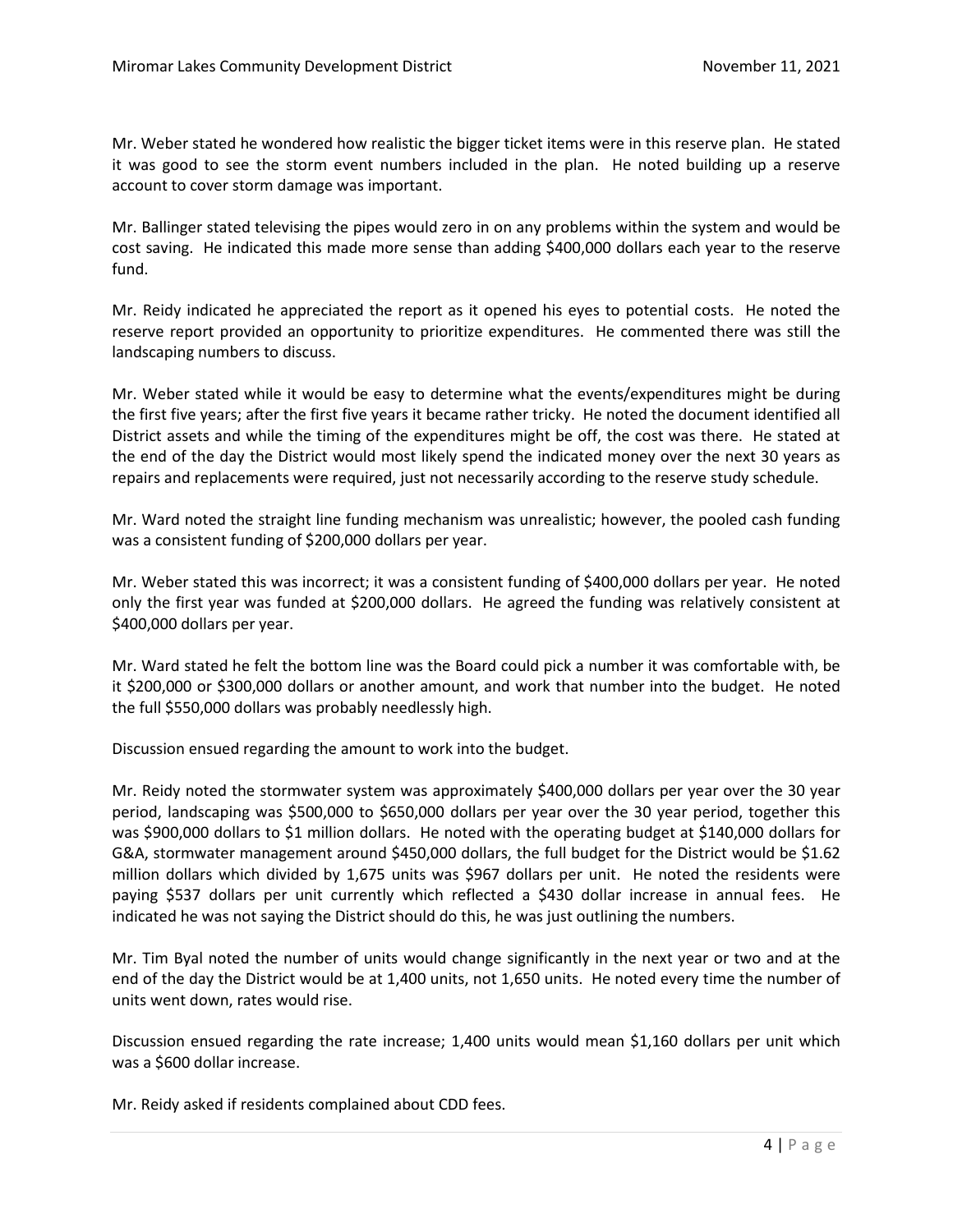Mr. Ward responded in the negative; however, currently Miromar Lakes' operating assessments were probably \$200 dollars per year on average lower than what he was seeing in the market right now. He stated Miromar Lakes' neighbors were paying \$200 dollars per year more annually. He stated Miromar Lakes was getting older and a reserve fund was important. He indicated the residents would complain the first year the rates were raised due to the necessity of mailing out notice regarding the increase and holding a public hearing.

Mr. Reidy noted the second half of the study was the landscaping. He stated he wondered if the full recommended amount was necessary for the reserve fund.

Mr. Ward noted the Board should also consider the timing of expenditures. He noted the District did not have the same luxury as an HOA in being able to levy an assessment at any time; the District had to plan ahead when levying assessments. He noted it took a minimum of four months to put an assessment of this magnitude in place and then the CDD had to wait until the next cycle to fund it. He discussed the difficulty in funding large projects quickly.

Discussion ensued regarding what the Board was comfortable with in terms of raising the annual assessment; the timing of certain repairs/replacements; and the various factors going into the assessment calculation.

Mr. Refkin agreed scoping the pipes was an excellent idea. He suggested gradually building the reserves as opposed to being aggressive up front.

Mr. Ward noted there was \$8 million dollars in existing assets which did not include the new infrastructure scheduled to come online for the balance of this development. He noted the current reserve fund at \$150,000 dollars was way too low for the existing assets.

Mr. Byal discussed increasing the reserve fund as the debt service decreased. Much of Mr. Byal's statement was (indecipherable).

Mr. Ward noted there were 10 years left on one of the bond issues, and the other bond issue had 12 or 13 years left.

Mr. Reidy stated he felt the residents would understand the need for the increased assessment if a clear explanation was provided. He discussed the funds which would become available with the refinancing of the bond issue and the increase in the assessment. He noted there would always be a few homeowners who would complain, but the majority would be understanding. He indicated it was the responsibility of the Board to be fiscally responsible while ensuring the development was well maintained. He stated potential complaints from homeowners should not be a reason for not increasing the assessment to the necessary degree.

Mr. Refkin agreed noting the Board would attempt to determine the appropriate assessment increase.

Discussion ensued regarding the appropriate assessment increase; and how much money should be held in reserve.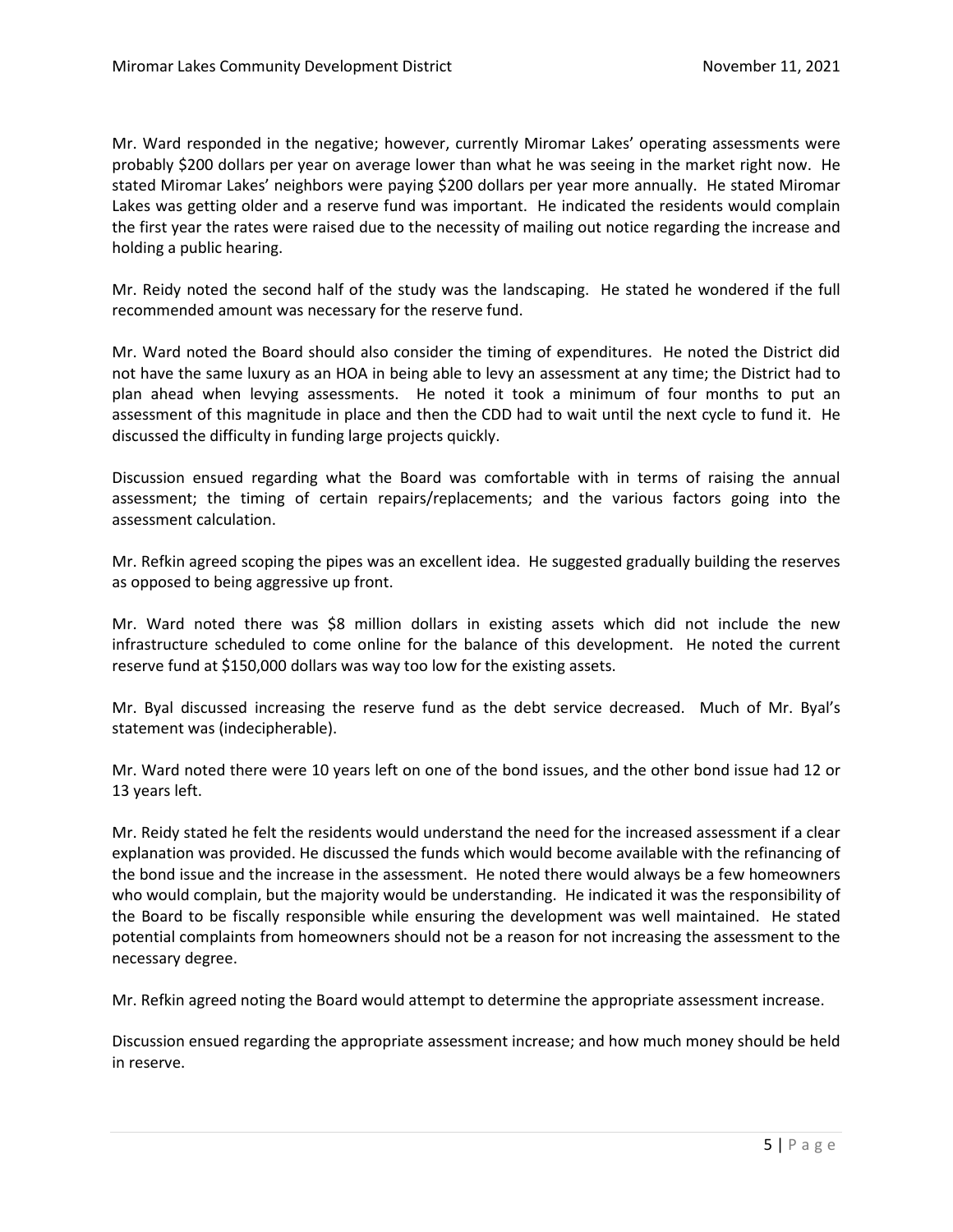Mr. Ward stated if it were up to him, he would take all the money from the refinancing and put it back into the refinancing to keep the debt service assessment as low as possible while raising the operating side of the budget at least as much as the debt service assessment was lowered and then raise it up to the necessary amount.

Mr. Krebs asked if the term of the loan could be extended to reduce the rate even further.

Mr. Ward responded in the negative; bond issue terms could not be extended.

Mr. Urbancic agreed.

Mr. Weber stated the Board had some calculations to do including determining: the number of units, the refinancing savings, expenses, etc.

Mr. Refkin agreed.

Mr. Bernard noted televising the stormwater system pipes could be included annually in operations and the District could develop a maintenance and repair plan which would eliminate the need for large expenditures for the stormwater system. He noted if the District regularly maintained the stormwater system as it did the lake banks there should be no big surprises down the road.

Mr. Ward stated the Board had to think 20 years ahead and set the community up for the long term. He stated now that the Board understood that the value of its assets was \$8 million dollars, and knowing the assets would grow, and knowing the cash assets were almost nonexistent, the Board had to find a way to fund the \$8 million dollars in assets in a big picture fashion, for example at 80% or 90% of the asset value. He stated he felt the best way to do this was to throw the cash back into refinancing, lower the debt service as much as possible, and raise the operating assessment up to the required threshold.

Discussion ensued regarding debt service; assessment rates; the appropriate reserve fund amount; and understanding the reserve fund would eventually be spent and need to be recollected.

Mr. Ward stated he felt the reserve study should be left alone, the refinance would occur in February, the refinance savings would then be known, and the budget process could begin; the Board could then determine what the appropriate assessment increase should be.

Mr. Refkin asked about Mr. Bernard's suggestion regarding televising the stormwater system pipes.

Mr. Ward responded he felt this should done in the context of the regular operating budget, outside of the context of this reserve study. He agreed this would be beneficial to the community. He stated the reserve study was an excellent base document which could be built upon in the future. He noted adopting Resolution 2022-2 did not bind the Board to the reserve study in any fashion, it simply made the study a matter of record.

Discussion ensued regarding the necessity of adopting the reserve study. It was decided to wait before adopting the reserve study.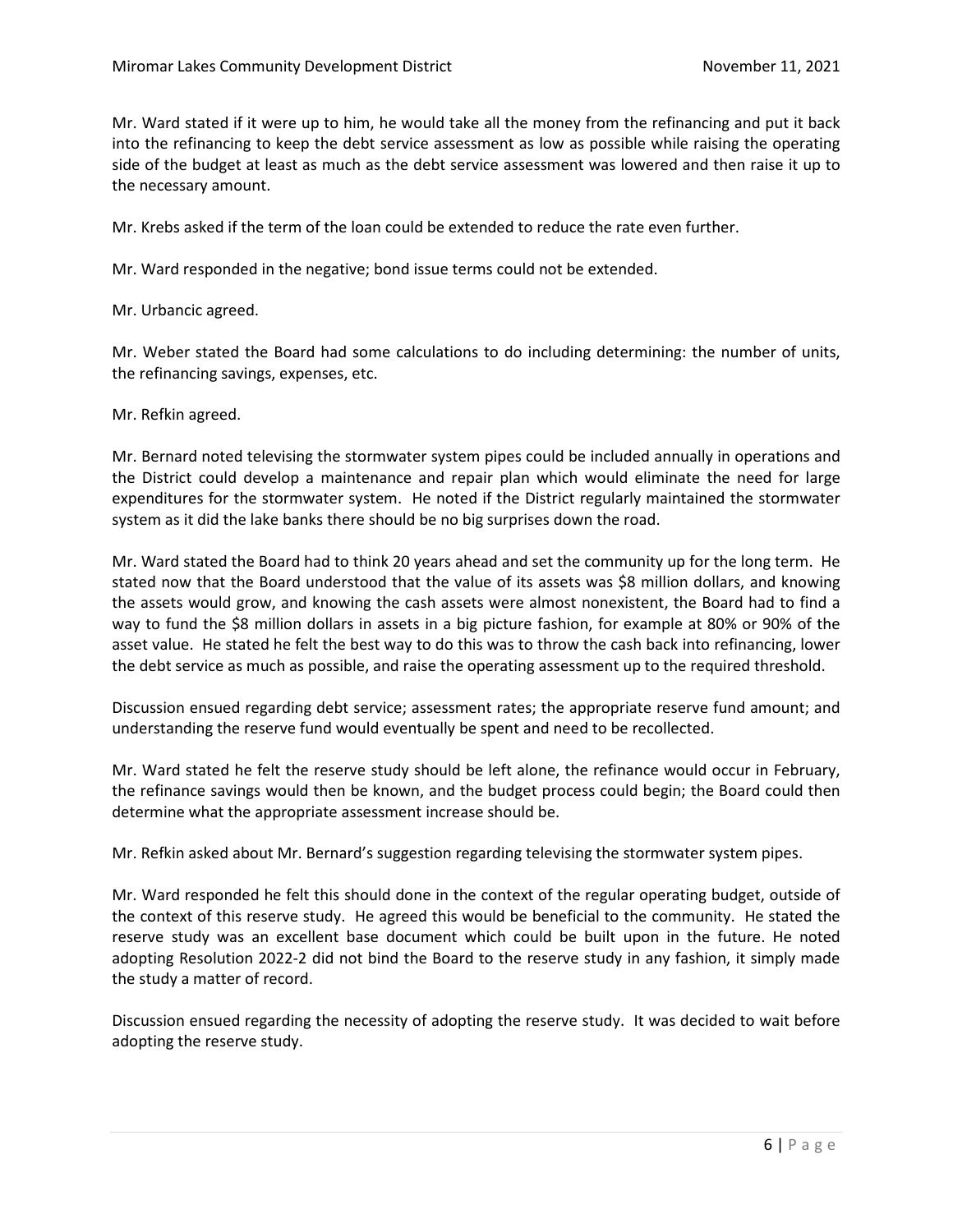#### **FOURTH ORDER OF BUSINESS Staff Reports**

- **I. District Attorney** No report.
- **II. District Engineer** No report.

#### **III. Asset Manager**

## **a) Operations Report November 1, 2021**

## **b) Water Quality Report September 30, 2021**

Mr. Bruce Bernard reported he reached out to the necessary homeowners regarding bringing existing rip rap up to code and submitting the rip rap to the District for maintenance; the homeowners agreed.

Ms. LeFevre thanked Mr. Bernard. She asked if the Board could be informed when homeowners submitted applications to the District for informational purposes.

Mr. Bernard noted the aerators in lakes 1A, 1B, 1C and 3A would be replaced in the next month.

Mr. Ballinger asked about adding carp to the lakes.

Mr. Bernard noted the permit was not yet completed; upon completion carp would be released into the lakes. He noted the permit was only for 2,500 carp total.

Discussion ensued regarding the residents not wanting carp to be released into the lakes; and residents not understanding carp were beneficial to the lakes as the carp ate problematic grasses.

Mr. Bernard stated the Board could decide to put in as many or as few carp as it pleased.

Mr. Weber stated he encouraged any residents with an issue with putting carp in the lake to attend a board meeting for discussion.

Mr. Bernard stated Solitude, the company which handled the District's aquatics, also worked in Wild Blue. He noted Solitude was turning the lakes in Wild Blue into fisheries and he was having Solitude evaluate Miromar Lakes for fisheries as well. He stated this meant adding various types of fish to the lakes and keeping the lakes stocked.

Mr. Refkin asked what something like this might cost.

Mr. Bernard responded he was unsure; he was meeting with Solitude to get a proposal.

Mr. Refkin stated it was good Mr. Weber encouraged residents to attend meetings.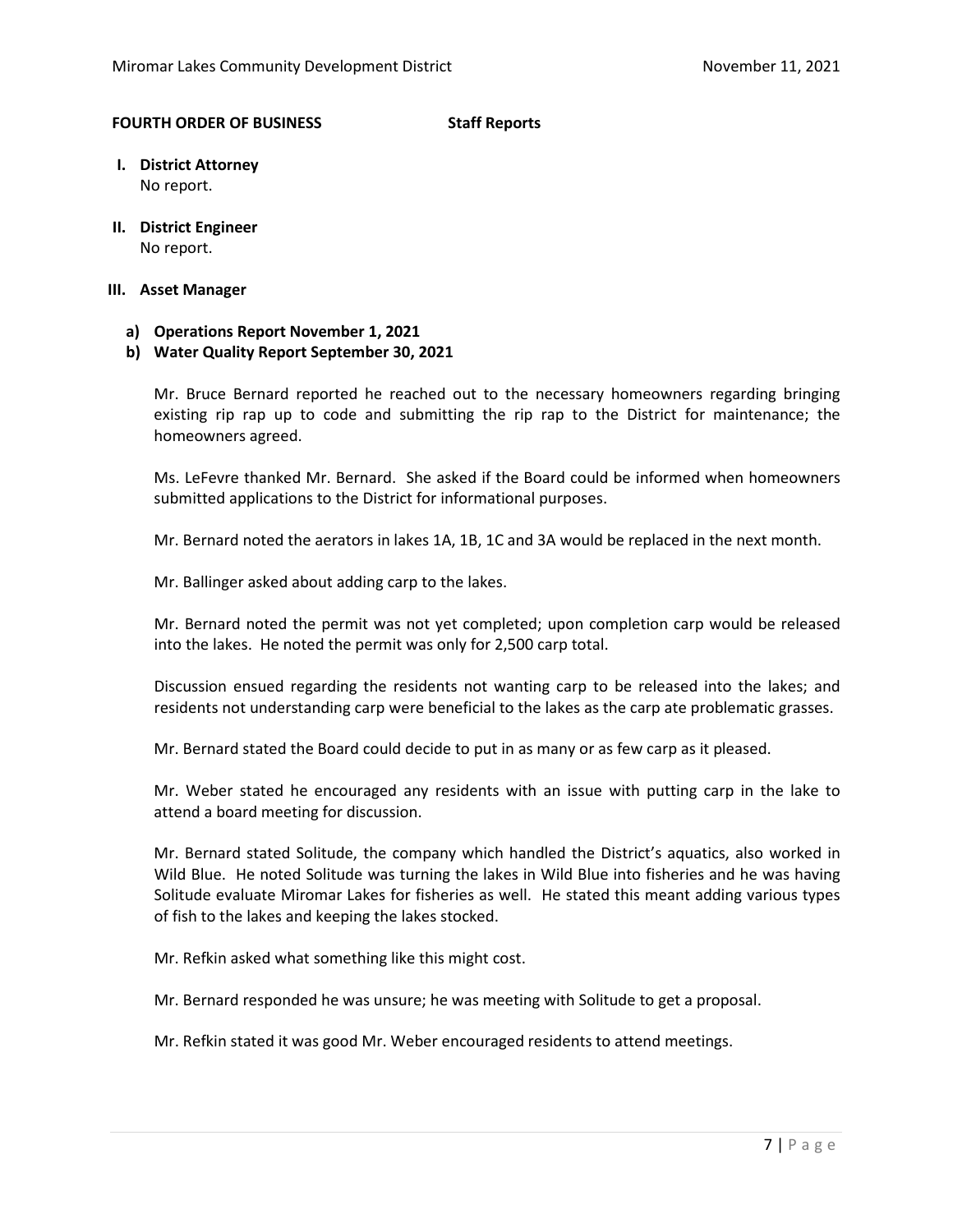Mr. Byal reported the lake was overstocked with carp the last time due to the extreme condition of the weeds within the lake. He stated this would not be necessary in the future with regular maintenance.

Discussion ensued regarding residents not understanding the necessity of carp; chemicals helping keep grasses down but not being an effective solution alone; the difficulty in maintaining weeds in the lake; the possibility of partnering with FGCU's Water School; and the possibility of turning the lake into a fishery.

#### **IV. District Manager**

- **a) State Law Requirements for new Stormwater Reporting**
- **b) Resolution 2022-1 (FINAL ADOPTED)**

## **c) Financial Statement for period ending October 31, 2021 (unaudited)**

Mr. Ward reported during the last legislative session, legislation was adopted called Stormwater Needs Analysis Reporting. He explained the state adopted a law requiring CDDs to provide local governments with a needs analysis pertaining to the stormwater systems, water and wastewater systems owned by CDDs. He noted this CDD did not own a water and wastewater system, so this portion of the law would not apply to Miromar Lakes CDD. He stated as a result of this legislature the CDD was required to provide certain information to the County. He noted the first report was due June 30, 2022. He explained Charlie Krebs and Bruce Bernard would prepare this report for submission over the next 5 months; he wished to have this in draft form by February or March of next year for review and early submission.

Mr. Refkin asked if this would be an annual requirement.

Mr. Urbancic responded in the negative; the report was required to be filed every five years.

Ms. LeFevre asked what the cost would be.

Mr. Ward responded he was unsure as this report had never been done before; the cost would be determined during the process. He reported included in the Agenda was Resolution 2022-1 (adopted last month), the final resolution with respect to the stormwater program. He noted it was included in the Agenda so the Board could see the resolution in its final form.

Ms. LeFevre asked a question about the resolution.

Mr. Urbancic explained this meant when there was a minor encroachment (by an inch or two as a result of an inexact survey) the CDD would deal with these at the Staff level as opposed to bringing them before the Board for review. He noted typically these types of encroachments arose during home closings when a new survey was obtained, and it was found that perhaps the fencing was an inch off.

Mr. Ward noted he sent the Board a new set of financials; the only change was on the balance sheet where he segregated out the fund balance in a manner which he felt would be clearer and easier to understand.